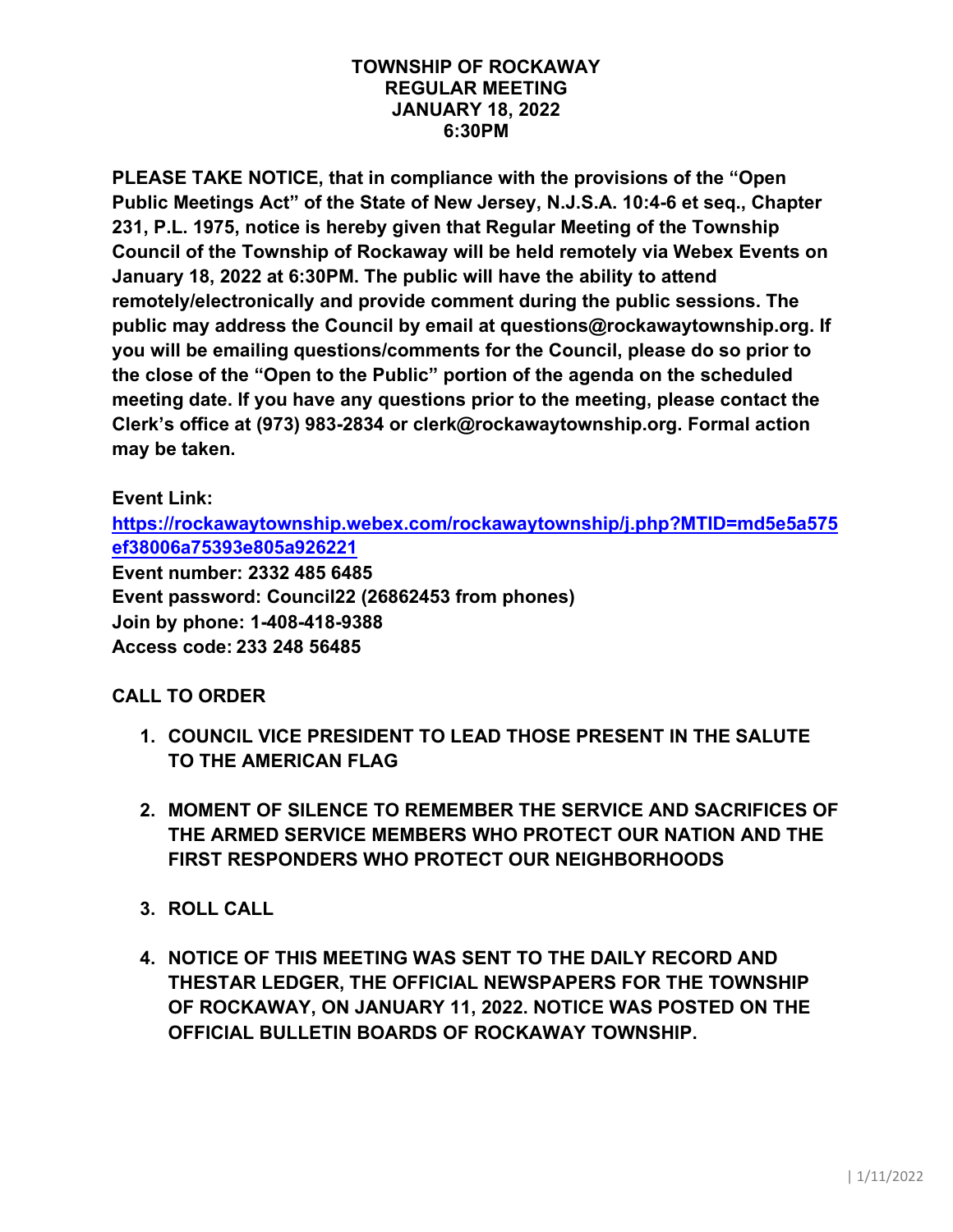#### **5. ORDINANCES TO ADOPT:**

- **A. [O-22-01](https://www.rockawaytownship.org/DocumentCenter/View/8049/O-22-01-12142021-Draft-Ordinance-Amending-Section-2-514-Addressing-the-Council)** AMENDING CHAPTER 2 (ADMINISTRATIVE CODE), ARTICLE 3, SECTION 2-5.14 (ADDRESSING THE COUNCIL) OF THE REVISED GENERAL ORDINANCES OF THE TOWNSHIP OF ROCKAWAY, COUNTY OF MORRIS, STATE OF NEW JERSEY
- **B. [O-22-02](https://www.rockawaytownship.org/DocumentCenter/View/8050/O-22-02-12162021-Ordinance-Amending-Section-7-62-Parking-Prohibited-During-State-of-Emergency)** AMENDING CHAPTER 7 (TRAFFIC) ARTICLE 6 (PARKING), SECTION 7-6.2 (PARKING PROHIBITED DURING A STATE OF EMERGENCY) OF THE REVISED GENERAL ORDINANCES OF THE TOWNSHIP OF ROCKAWAY, COUNTY OF MORRIS, STATE OF NEW **JERSEY**
- **C. [O-22-03](https://www.rockawaytownship.org/DocumentCenter/View/8051/O-22-03-Copy-of-2022-Salary-Ordinance---NonContractural)** AN ORDINANCE FIXING THE SALARIES OF VARIOUS OFFICIALS AND NON-CONTRACTURAL EMPLOYEES OF THE TOWNSHIP OF ROCKAWAY IN THE COUNTY OF MORRIS
- **D. [O-22-04](https://www.rockawaytownship.org/DocumentCenter/View/8052/O-22-04-Copy-of-2022-Salary-Ordinance---MCVI)** AN ORDINANCE FIXING THE SALARIES OF VARIOUS OFFICIALS AND CONTRACTUAL EMPLOYEES OF THE TOWNSHIP OF ROCKAWAY IN THE COUNTY OF MORRIS

## **6. OPEN TO THE PUBLIC:**

# **7. CONSENT AGENDA:**

- **A. [R-22-01](https://www.rockawaytownship.org/DocumentCenter/View/8093/R-22-01-Resolution-to-Amend-Claimant-Certification-Under-Certain-Circumstances)** RESOLUTION AUTHORIZING THE CHIEF FINANCIAL OFFICER OR THE BUSINESS ADMINISTRATOR TO DETERMINE THE CIRCUMSTANCES UNDER WHICH THE CERTIFICATION REQUIREMENTS RESPECTING CLAIMS FOR PAYMENT MADE TO THE TOWNSHIP MAY BE FORGIVEN
- **B. [R-22-29](https://www.rockawaytownship.org/DocumentCenter/View/8094/R-22-29-01-10-22-Opioid-Settlement-Resolution)** AUTHORIZING THE TOWNSHIP OF ROCKAWAY TO PARTICIPATE IN THE NATIONWIDE SETTLEMENT AGREEMENTS WITH JOHNSON & JOHNSON, MCKESSON, CARDINAL HEALTH, AND AMERISOURCEBERGEN TO RESOLVE CLAIMS INVOLVING THEIR ROLES IN THE COUNTRY'S OPIOID CRISIS

## **8. MAYOR'S APPOINTMENTS WITH ADVICE AND CONSENT OF THE COUNCIL:**

- **A. Citizen's Recreation Committee – 1 year Term ending 12/31/2022:** John Lombardo Thomas J. Warner
- **9. OLD BUSINESS, NEW BUSINESS, AND REPORTS:**